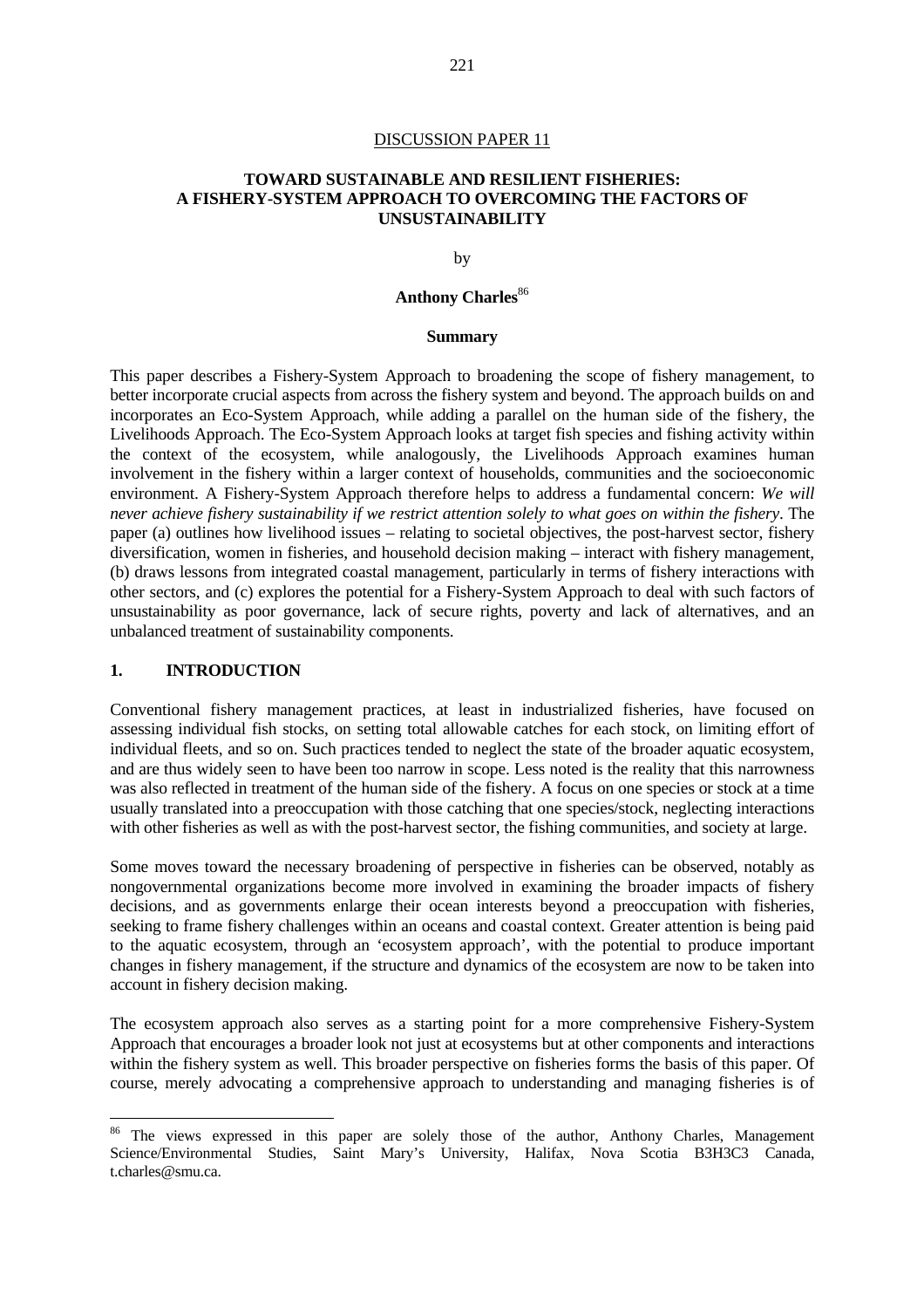limited usefulness, so the paper also provides some concrete ideas for changes to fishery management and policy, to better incorporate a Fishery-System Approach.

The discussion begins in the next section with an examination of fishery systems and their boundaries, scale and scope. This is followed in section 3 by a discussion of the two key components of a Fishery-System Approach – the ecosystem approach (illustrated through its application to marine protected areas) and the 'livelihoods approach' (with its links to fishery management) – along with related lessons from integrated coastal management. Section 4 applies a Fishery-System Approach in examining three identified factors of unsustainability: (1) poor governance, (2) a lack of secure fishery rights, and (3) unbalanced treatment of the components of fishery sustainability. Finally, the paper concludes in section 5 with some discussion on implementation realities. It should be noted that since this paper synthesizes a wide range of topics in a relatively short space, readers are referred to related analyses (e.g., Charles 2001, 2004) for further details.

#### **2. DEFINING THE 'BIGGER PICTURE': FISHERY SYSTEMS**

A narrow view of a fishery system is that of a specific fish stock and the 'fleet' (or set of fishers) exploiting it. Fishery management in such a scenario basically involves two steps: assess the stock, and manage the fleet. Such a perspective may be suited at times to a fishery on a single fish stock in the open ocean, and its accompanying industrial-scale fleet – but coastal, small-scale and/or tropical fisheries are typically multi-species, focused more on a community of people trying to make a living than on an 'atomistic' set of fishers exploiting a specific stock. In such cases, it is certainly as important to understand the human aspects of the system as the biological one. Thus, figuring out the fishery system can make or break the success of fishery management.

*Boundaries*. How can the boundaries of the system be set, and can they simultaneously reflect ecological, economic, socio-cultural, institutional and political considerations? If not, which factors are of greatest importance in setting the boundaries? Put another way, what is the balance between defining management units on the basis of human factors (to reflect, for example, the cohesive nature of a fishing community) and defining them to reflect biological stock units? In particular, how do we balance between the 'natural' delimitations of watersheds or coastal zones, on the one hand, and the boundaries of the system from the perspective of the local human populations?

*Scale*. The scale of a fishery system can vary greatly – from a small-scale fishery involving a coastal community and its local fishery resources, to a state or provincial fishery, a national system, or an even larger scale of regional multinational fishery organizations such as the European Union or the FAO's Regional Fishery Bodies. When is it best to focus on a small scale and when should we look at the fishery as a larger system? Is it possible to be effective in managing at a scale different from that of the resource, or that of the harvesting activity? What happens when there are differences in the scales that are appropriate to deal with each component of a fishery – fish stocks, fishers, science, enforcement, policy, etc.?

In some cases, local solutions may be most effective, in the spirit of the subsidiarity approach (managing at the most local level possible). For example, consider a community-based fishery, harvesting a local, sedentary stock. The relevant *system* would seem naturally to comprise the fish stock and the environment in which they live, together with the fishers and their local community. However, while local management may seem a clear choice in such a case, 'modern' fishery management has often failed to embrace local solutions, preferring a broader geographical scale - provincial, state or national. Decisions are then made at this 'higher' level and applied uniformly to multiple local fisheries, despite the possibly large differences among them. In such a case, an adjustment to the management arrangements to bring decision making closer to the natural fishery unit would seem helpful. A similar need can arise from a biodiversity perspective, as we learn more about the genetic structure within fish stocks. For example, if there are found to be genetically distinct sub-stocks within what had been managed as a single fish stock unit, can we adjust the scale of management to allow for spatial heterogeneity, supporting biodiversity and diversity among fishing communities?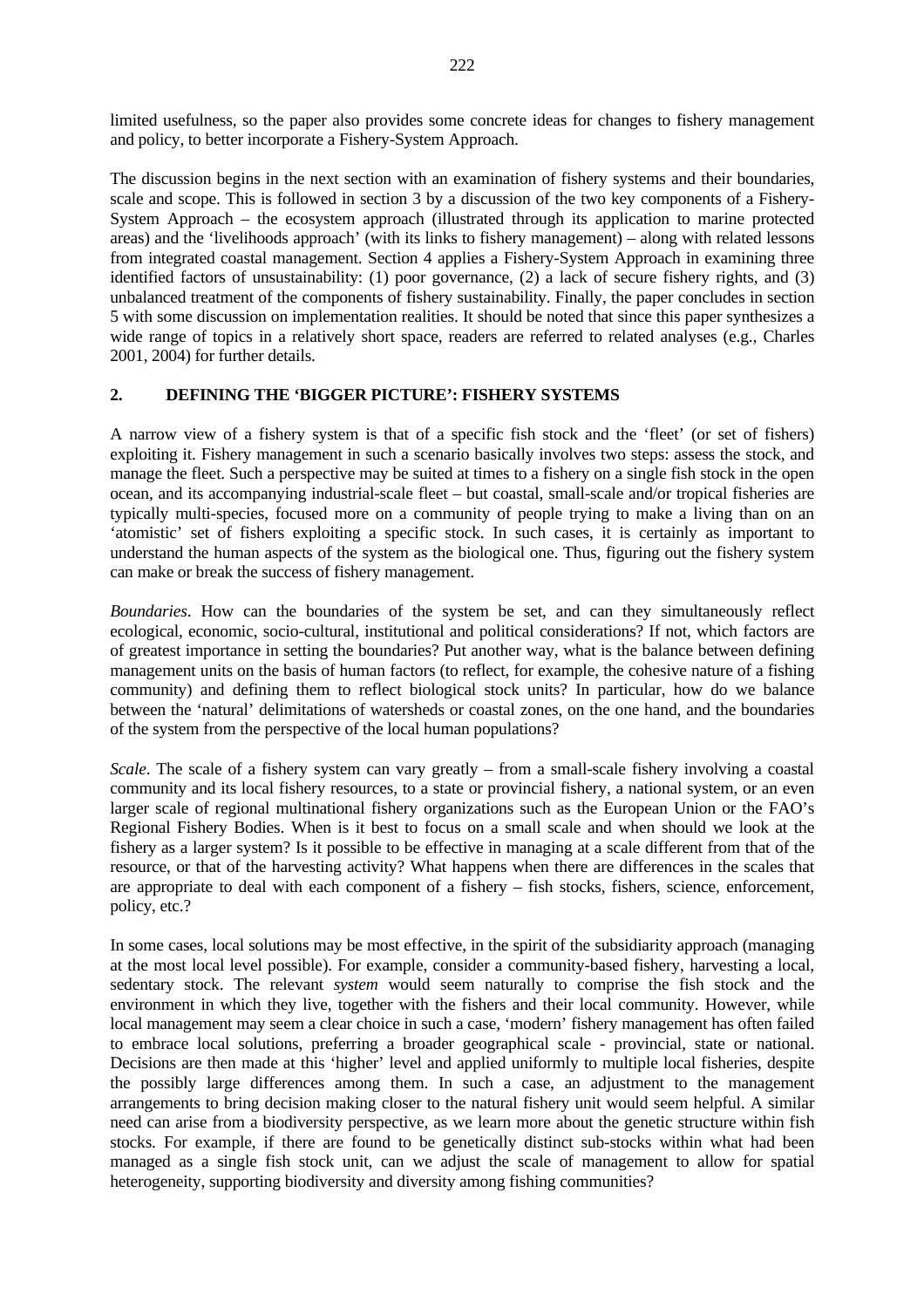Often there are 'cross-scale linkages' that are needed – for example, if decentralized and/or local approaches to management are needed to account for local conditions, but the fish stocks range over larger geographical areas. In such a case, coordination across boundaries is needed. Consider a fishery involving a highly migratory stock, such as tuna, crossing national boundaries. While on the human side, the fishers of a specific nation and the national management system may form a cohesive unit, that may not be compatible with the biological reality of the stock. If, accordingly, the system is then defined largely based on natural conditions, the set of fishers and the management sub-system involved may need adjustment. In this case, such an adjustment leads to the type of fishery management in place for 'internationalized' large pelagic fisheries world-wide, and is in keeping with the subsidiarity approach of the European Union, in which fish stocks are assessed scientifically in the context of the relevant ecosystem, but catch quotas (TACs) set for the stock are sub-divided among the relevant countries, so each country is able to manage its own fishery.

*Scope*. The 'scope' of the fishery system is also crucial to determine. If fisheries are merely 'fish in the sea, people in boats', and research is just about the study and assessment of commercially-important species, and management efforts are directed solely at the harvesting process, we would be neglecting the pervasive interactions between the core of the fishery - fish and fishers - and all the other elements of the ecosystem and the human system. The key lies in seeking a reasonable comprehension of the interactions among relevant components of the fishery system, but in a cost-effective way. In other words, there is a need for balance – to achieve a multi-disciplinary and integrated understanding while not spending all available management funds attempting an exhaustive understanding of the fishery. This will be a recurring theme in the present paper.



**Figure 1. (from Charles, 2001)**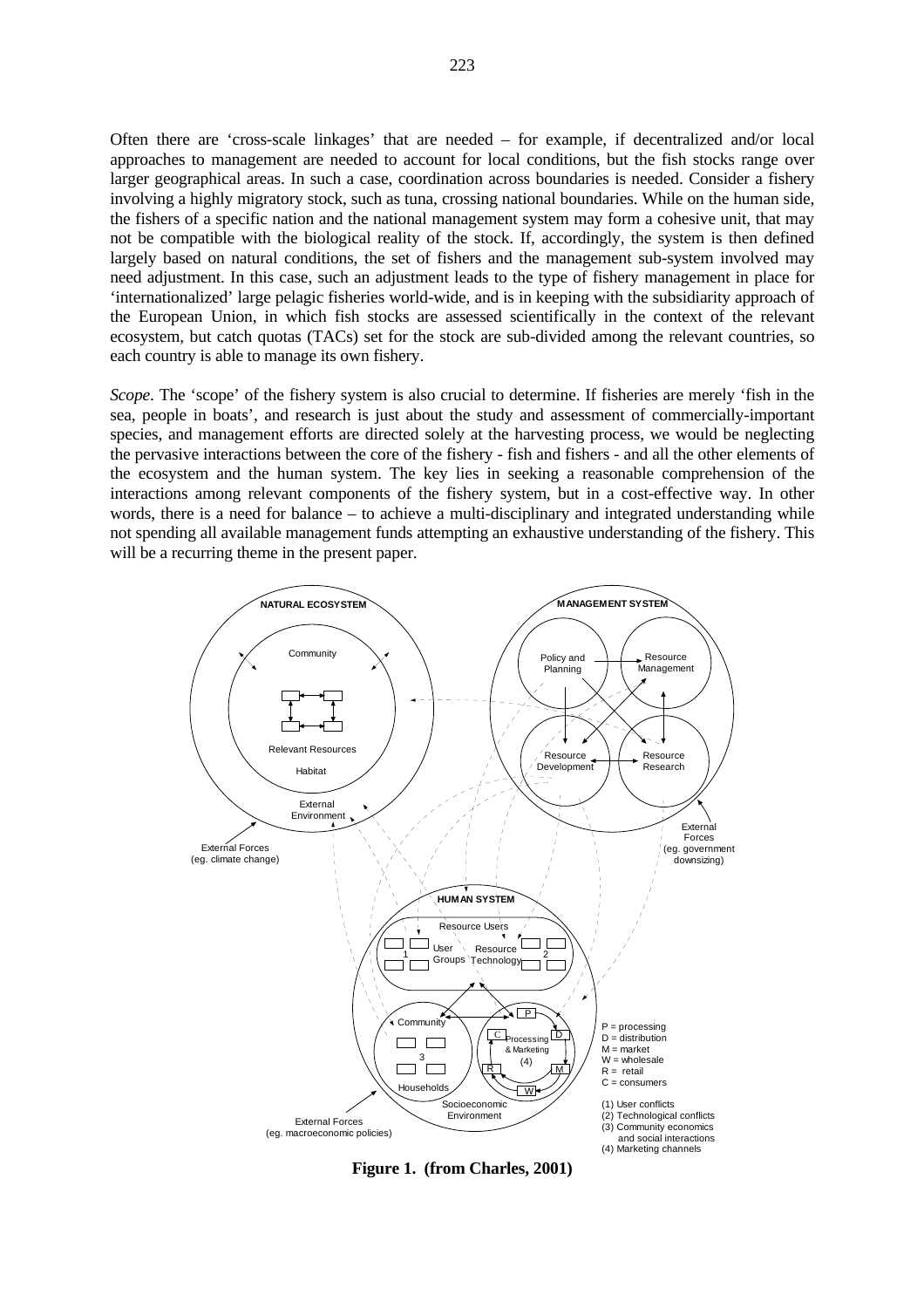### **3. A FISHERY-SYSTEM APPROACH: MOVING TO THE 'BIGGER PICTURE'**

This section discusses several steps along the path of broadening our perspective of fishery systems. First is an exploration of how adoption of an ecosystem approach, e.g. through marine protected areas, leads logically to a further broadening to deal with the human dimensions of fisheries. Second, we look at the 'Livelihoods Approach' as a counterpart to the ecosystem approach on the human side of the fishery system. Third, examples of the interaction between a livelihoods approach and fishery management are explored. Fourth, we discuss how coastal management – with its focus on multiple resources, multiple uses and multiple objectives – provides lessons for the 'bigger picture' Fishery-System Approach.

# **3.1 The Ecosystem Approach and Marine Protected Areas**

As noted earlier, the ecosystem approach (also referred to as *ecosystem-based management*) seeks to ensure that the ecosystem is taken into account in managing human involvement in fisheries. Larkin (1996: p.149) suggests that within the marine environment, an ecosystem approach has three essential components: "sustainable yield of products for human consumption and animal foods, maintenance of biodiversity, and protection from the effects of pollution and habitat degradation". This marks a significant broadening beyond the 'fish stock and fishing fleet' sense of the fishery. The ecosystem approach has been the focus of considerable research attention in recent years, generating a range of conceptual, theoretical and practical studies [see, e.g., FAO (2003), Garcia *et al.* (2003) and references therein] – this work is largely beyond the scope of the present paper, but some fundamental points will be emphasized here.

A key manifestation of an Ecosystem Approach is the development and implementation of Marine Protected Areas (MPAs, or Marine Reserves). However, MPAs also reflect well the inability of a narrow view of fishery management to maximize fishery sustainability. This is because (1) MPAs typically involve more than a single fishery, and indeed more than the fishery sector itself, with implications for a range of ocean users such as tourism, aquaculture, industry and urban development, (2) the various players may well have different perceptions of the choices available, and indeed conflict can arise not only between ocean users but also between the need for acceptability and the need to meet scientific criteria in establishing MPAs. For example, it is possible that an 'acceptable' MPA may be small and far away from fishing grounds, while a scientifically 'desirable' MPA may be large and centred on the fishing grounds. Therefore, it is important to monitor the MPA to measure its success or failure in meeting its specified objectives, and to examine distributional considerations, such as how benefits and costs are distributed spatially, temporally, and across local, regional and national levels. There is also a need for consultation, design, implementation and monitoring of the MPA to occur using participatory processes.

These considerations in establishing MPAs reinforce a point made by Kay and Schneider (1994: p.38) about incorporating the human component of the fishery system into an ecosystem approach: "If we are truly to use an ecosystem approach… it means changing in a fundamental way how we govern ourselves, how we design and operate our decision-making processes and institutions, and how we approach the business of environmental science and management". While it is helpful to envision such human considerations within an ecosystem approach, the reality is that most efforts to develop and implement ecosystem approaches are focused primarily on ecological aspects. There remains a need to integrate this with similar initiatives on the human side, and this leads into the next topic...

# **3.2 The 'Livelihoods Approach'**

Just as the ecosystem approach seeks a balance between the traditional emphasis on fish stocks and the broader context of where the fish live (the ecosystem), so too is there a need on the human side for an equivalent balancing – of a conventional emphasis on fishers and fishing fleets with the context of where those doing the fishing live, i.e. in fishing households, communities and the coastal economy. Indeed, effective fishery management requires us to understand when problems can be tackled internally to the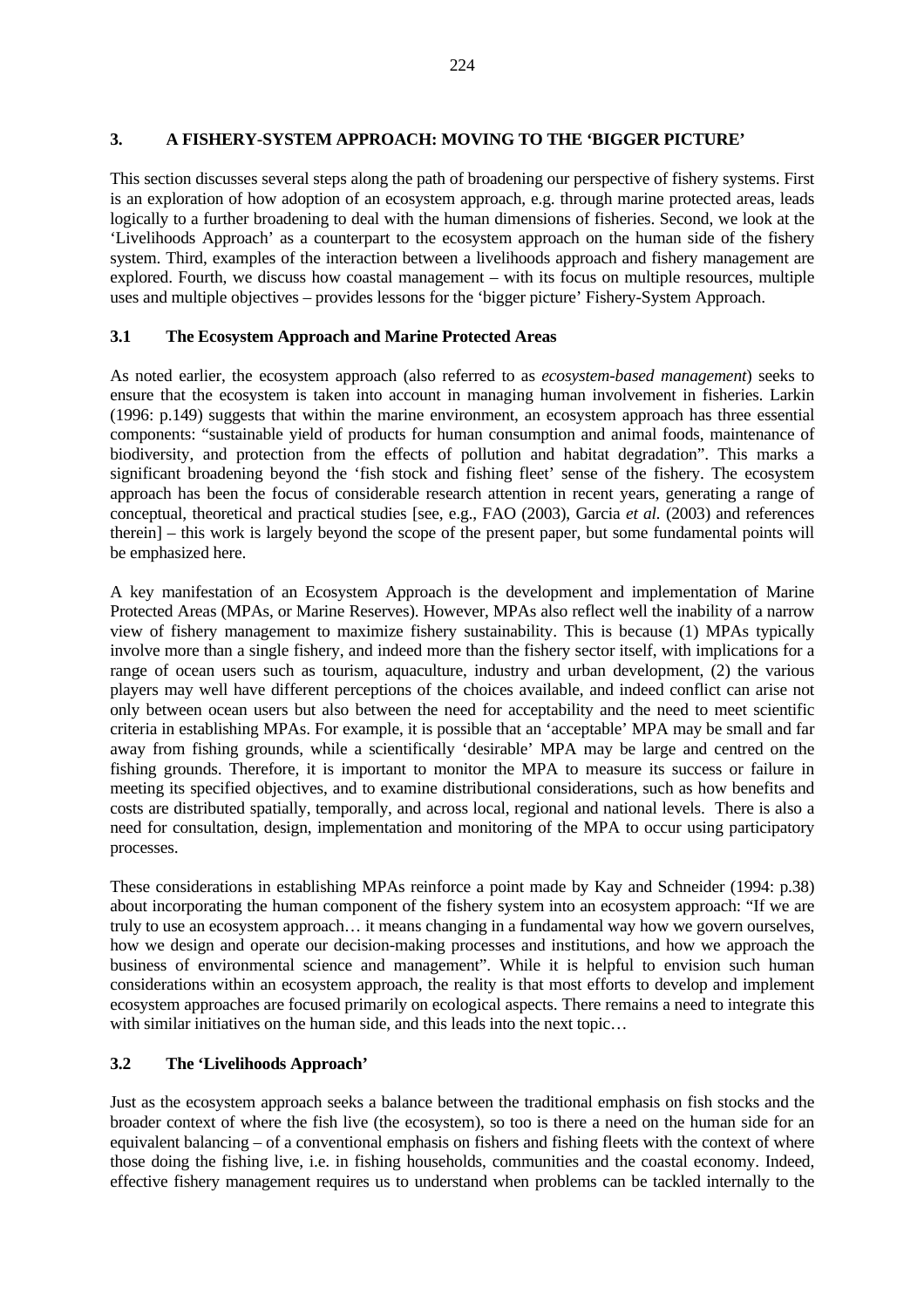fishery and when, as Panayotou (1980: p.146) suggested, "the solutions to the problems of small-scale fishermen are to be found outside the fishing sector".

A 'bigger picture' is needed to deal with inherent linkages between fisheries and human activities beyond the fishery system, especially in other coastal and marine sectors such as aquaculture and tourism, and in coastal communities. Furthermore, as needs for more protein, income and livelihoods from fisheries come up against limits on sustainable fish harvests globally, it becomes crucial to seek to maximize the benefits to society produced from each fish caught, which in turn requires attention to all elements of the fishery system. All of this points to the need to incorporate linkages between the fishery itself, and the corresponding fishing households and communities, the post-harvest sector and the broader socioeconomic environment surrounding the fishery.

This provides a motivation for what may represent an equivalent of the ecosystem approach on the human side, namely a Livelihoods Approach. This perspective, also referred to as a 'sustainable livelihoods approach', has its own extensive theory largely beyond the scope of this paper – see, e.g., Ellis (2000), Allison and Ellis (2001) and references therein. The key of a Livelihoods Approach is to broaden fishery discussions beyond fishing and 'fishery jobs' *per se* to emphasize the entirety of individual, household or community sources of well-being and livelihood (income), and in particular how individuals, households and communities develop 'portfolios' of livelihood sources.

This is a crucial matter, since *livelihood diversity* (or economic diversity at the scale of a community or region) is often fundamental to achieving sustainability in fisheries. When fishers and communities have few if any economic alternatives, it will be very difficult to institute effective fishery management. For example, noted fishery economist Ian Smith (1981: p.22) pointed out that policies to deal with overexploitation and over-capacity by attempting to reduce the number of fishers are likely to aggravate problems posed by a lack of employment alternatives since "Management programmes fail to deal adequately with fishermen who are displaced". Smith noted that in the absence of non-fishery economic alternatives, such rationalization may fail either because (a) it is *politically* infeasible, due to adverse impacts on those dependent on the fishery, or (b) it is *practically* infeasible, since fishers removed from the fishery and without other options will do whatever necessary, including illegal fishing, to maintain their livelihood. It must be noted as well that such policies may also lead to declines in sustainability through inequitable resource allocation and social dislocation. For such reasons, a lack of economic alternatives beyond the fishery must be considered as important a problem as over-exploited stocks and over-capacity in the fleets, despite receiving by far the least attention of these three problems. Indeed, it might be argued that this lack of attention is among the most glaring examples of an overly-narrow approach and how it can lead to fishery unsustainability.



**Figure 2.**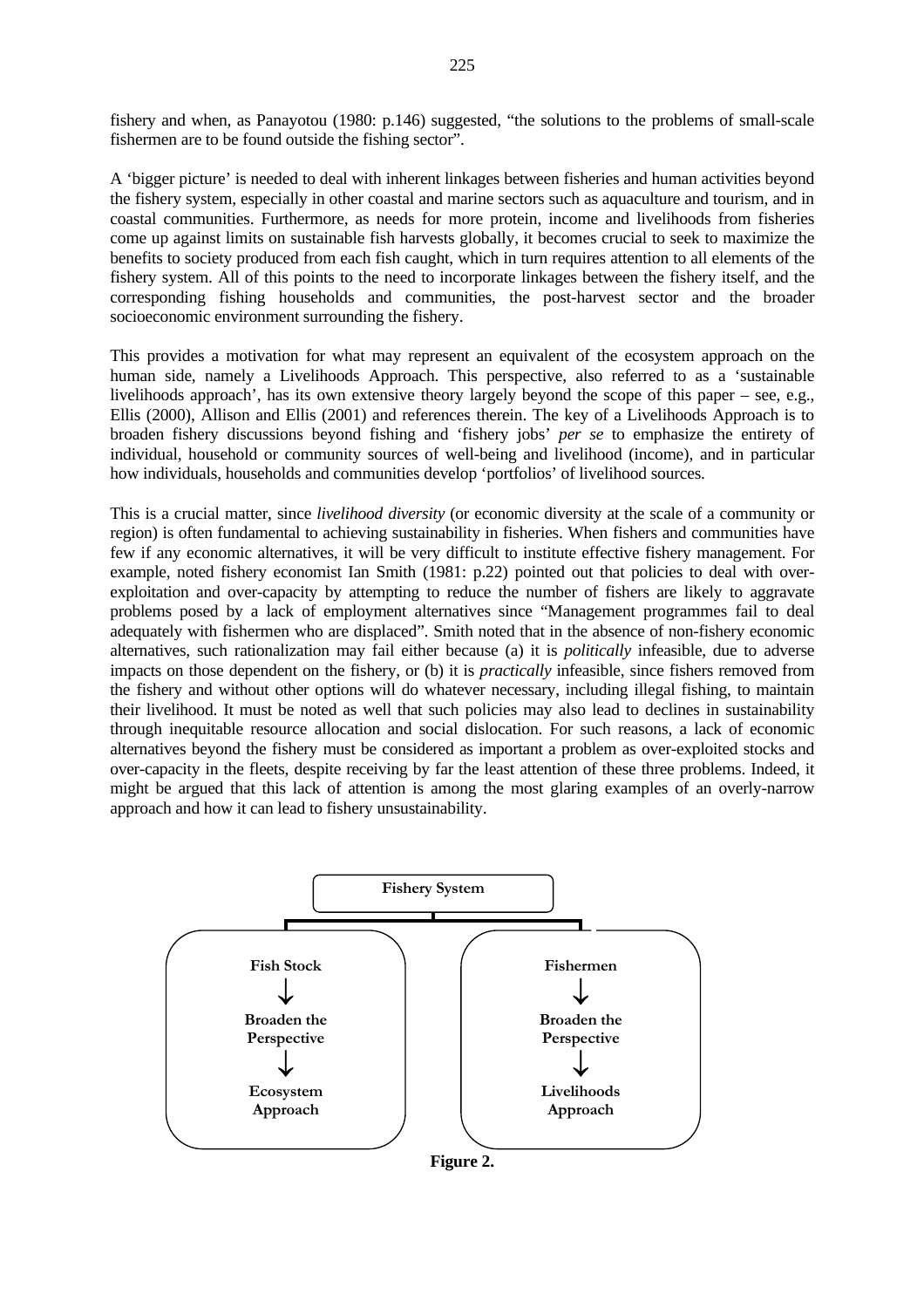A Livelihoods Approach fits – along with an Ecosystem Approach – within the context of an overall Fishery-System Approach, incorporating a range of factors revolving around the fishery, and the various interactions of these with the fish harvesting sector. These factors include:

- Demographic: population and population trends, migration, age and gender structure, etc.;
- socio-cultural: community objectives, gender roles, social stratification, social cohesion, etc.;
- economic: income and its distribution, degree of fishery dependence, types of markets, etc.;
- institutional: community organization, community infrastructure, involvement of women, etc.;
- marine Infrastructure: wharves, marketplaces, etc.;
- community Infrastructure: schools, churches, meeting places, cultural facilities, etc.;
- relevant Non-fishing Activities: boat building and repair, agriculture, tourism, industry, etc.

Within this broadened perspective, it is useful to examine interactions between the fishery and its socioeconomic environment. How do local fishery objectives relate to broader regional and national policy goals? How does the local institutional structure interact with institutions, legal arrangements, legislation and policy frameworks at national and/or sub-national levels? How do demographic aspects of the fishery interact with external influences, such as national population and migration trends? How do aspects of society, culture, history and tradition impact on fishery decision making? How does the fishery economy interact with the economic structure at regional, national levels?

### **3.3 The Livelihoods Approach and Fishery Management**

The following are some examples of how a Livelihoods Approach, and the 'bigger picture' inherent within a Fishery-System Approach, interact directly with fishery management.

- *Diversifying for Resilience.* A livelihoods approach recognizes that each fishery participant needs to generate their livelihood one way or another, and resilience is enhanced if those livelihoods can be achieved from a diversity of sources, rather than having each individual relying on just one fish stock or set of stocks. Within the fishery, it is therefore useful to encourage multi-species fishing, in which fishers utilize a range of fish resources, and avoid policies that lead to specialization of fishers in single-species fisheries. Diversifying across sources of fish lets the individual fisher reduce risks, and at the same time, gives management greater flexibility to reduce harvesting of particularly vulnerable stocks. Still focusing on fishers but looking beyond the fishery *per se*, the existence of 'occupational pluralism' – fishers holding other jobs during non-fishing times – is to be encouraged so that fishers avoid total reliance on fishing for their income. This reduces the pressure they would otherwise face to obtain a livelihood entirely from the fishery, and thus also reduces pressure on the fish stocks. Encouraging such multiple sources of livelihood for fishers, and by implication, discouraging excessive specialization in the fishery, may boost the system's overall resilience.
- *Post-Harvest.* From a livelihoods perspective, at the household or community scale, fishing and the post-harvest sector are often complementary. Attention to the processing sector within the context of fishery management can thus help improve livelihoods of fishing households without increasing catches. For example, better fish processing can transform fish into more manageable and marketable forms, making distribution easier and reducing spoilage, thus contributing *value added* to the fish landed by fishers, and potentially increasing prices paid to those fishers. Processing can also produce significant benefits to the fishery by creating employment in fishery-based regions, providing more diversified household income sources, and generally increasing the value of the fishery to coastal communities and to society. Finally, processing can produce conservation benefits, such as reduced waste through better utilization of by-catch, which in turn can relieve pressure on the resource base. Post-harvest marketing and distribution channels can also have impacts on fisheries and livelihoods – for example, if fish caught in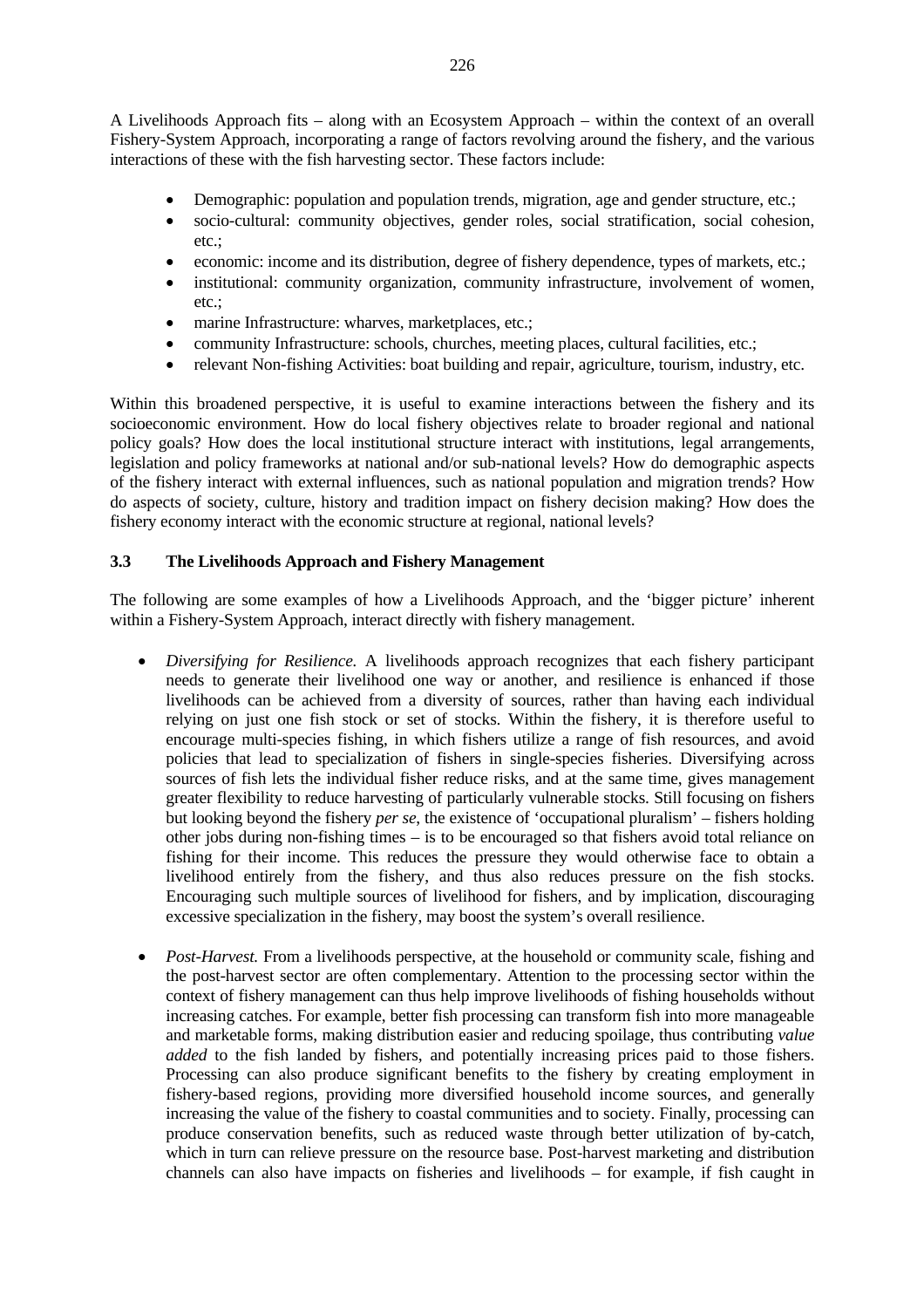developing nations are diverted from local markets to those in Northern countries, and/or from use as food fish to use as fish meal in salmon and shrimp farms, this could result in lower availability for local nutritional needs.

- *Societal Objectives.* Broadening the perspective on fishery systems through a livelihoods approach provides a better framework to account for costs and benefits of management, relative to society's objectives. For example, consider a fishery involving isolated communities with few alternative employment options, where the fishery is the 'engine' of the coastal economy. In such a situation, if fishers have no job alternatives, then the *social opportunity cost of labour* – the true cost to society of having a fisher working in the fishery, measured by what that person could otherwise have been doing in the economy – is essentially zero. There is no social cost to keeping the fishers in the fishery. Indeed, the social cost of labour may even be negative, so rather than being a cost to be minimized, the employment of fishers is a positive 'good'. This could happen if (a) the loss of fishers from the fishery leads, through a multiplier effect, to an economic *loss* to the regional economy, or (b) if social costs rise as unemployment rises, due for example to increased crime and/or decreased health and welfare levels. Both of these possibilities can be analysed through a Livelihoods Approach. In any case, a Livelihoods Approach facilitates a more complete analysis. In particular, it highlights where private decisions may not fit with society's objectives. For example, from the private perspective of a fishing vessel owner, there is an incentive to minimize the use of labour since employing a crew member implies a positive labour cost, given by the wage level (i.e., the *private cost of labour*). In the scenario described above, even though such a private incentive may be individually 'rational', its consequences may be undesirable from society's perspective.
- *Household Decision-making.* Choices made at the level of fishing households can have major conservation impacts. Consider for example the extent to which a fishing household involves family members in the fishing enterprise. Doing so could lead to *greater* fishing intensity by a *profit-maximizer* (since costs of fishing are lower by using family members) or *lower* fishing intensity in the case of a *satisficer* (since a sufficient household income will have been more rapidly obtained). Furthermore, in many cases, household members not involved in harvesting may be highly involved on the post-harvest side, perhaps working in processing plants (in an industrial setting) or marketing and distributing the catch within the community and beyond (for those in an artisanal context). Depending on the motivations of the household, this may reduce pressure on the resource. Finally, if those in the household hold jobs entirely outside the fishery system, this could have the effect of stabilizing family income and reducing the risk of major loss if a disaster in the fishery were to occur (such as an unexpected stock collapse). All these considerations can be usefully examined within a livelihoods approach.
- *Women in Fisheries*. The case has been made often that fishery management can be more effective if it pays more attention to the role of women in fisheries. Studies indicate that women are active participants in many fishery systems, certainly in fishing households but also in fishing itself, in post-harvest components (such as processing in industrial contexts, and marketing in artisanal settings), and in the community's fishery planning (e.g., Nadel-Klein and Davis 1988). In particular, Ruddle (1994) highlights the role of women in the building up and holding of fishery and marine environmental knowledge within the community. FAO (1984) long ago concluded that "Fisheries development programs should recognize that women often play an important role in fishing communities". The role women play in fishing households, fishing communities and fishing enterprises – essentially, in generating livelihoods – is important to understand if fishery management is to avoid missing a key element of the system.

#### **3.4 Learning from Coastal Management**

Combining into fishery management both an ecosystem approach and a livelihoods approach requires us to deal with all the various components and interactions within the fishery system, and for this, it is helpful to draw on ideas and approaches found in Integrated Coastal Management (and the related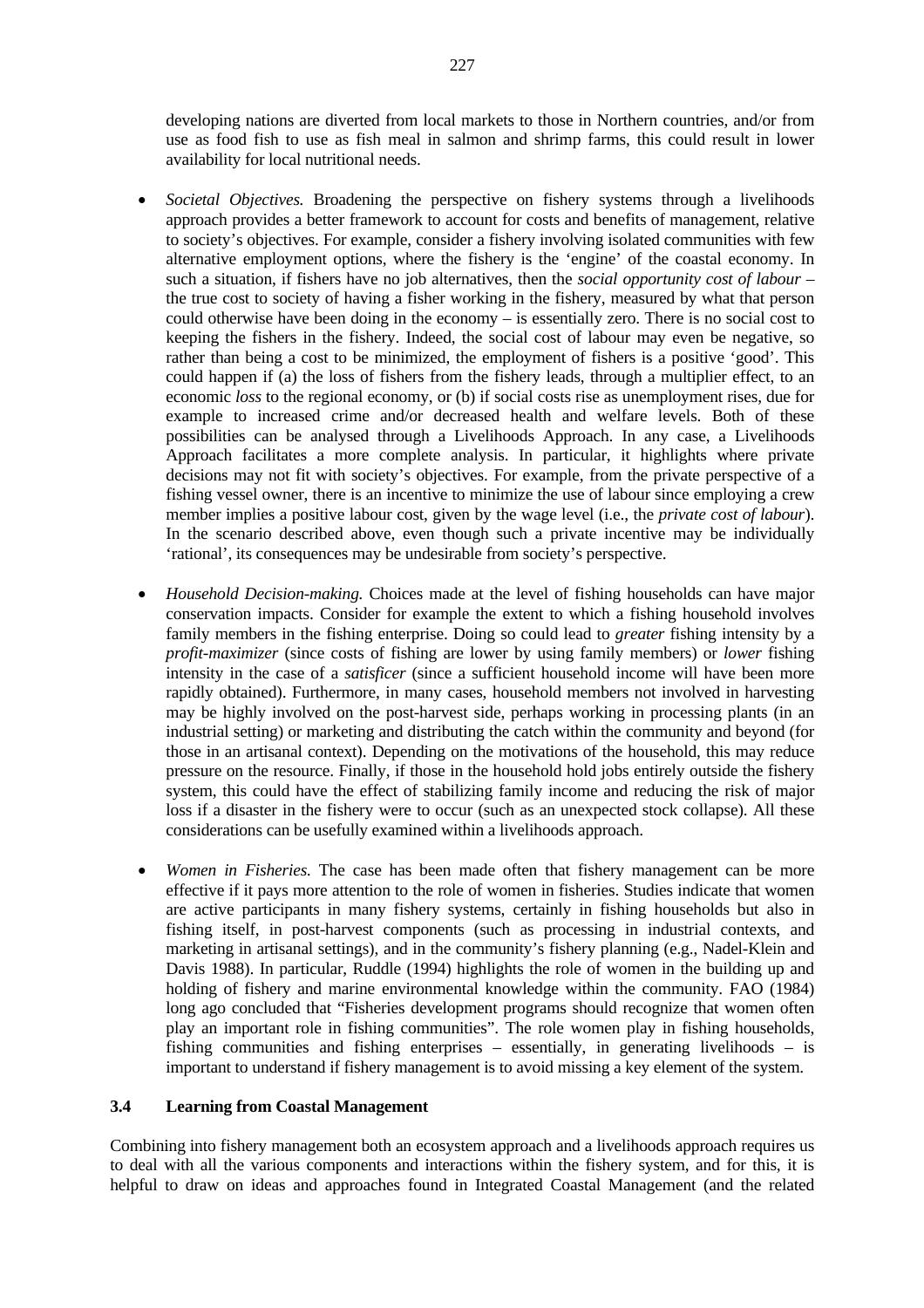integrated watershed management). Such integrated approaches are characterized by a multiplicity of resources (e.g., soil, water, vegetation, fish stocks, etc.) and of habitats (e.g., open ocean, estuaries, fresh vs. salt water, wetlands, beaches, etc.), as well as a range of environmental variables (such as changes in the water temperature, turbidity and acidity, chemical pollutants and flows of fresh and sea water).

On the people side, integrated coastal management deals with interactions among multiple coastal uses (such as forestry, oil and gas, offshore mining, coastal agriculture, shipping, and tourism, as well as fisheries) and among multiple stakeholders (including coastal communities, industries, and so on), interactions among people and ecosystems, and among multiple levels of government. Typically, this utilizes processes for participatory decision making and conflict resolution, and calls for a wide range of information on characteristics of the shoreline, the immediate hinterland, the inshore and offshore waters, the local climate and currents, the ecosystem in question (estuaries, reefs, etc.), the natural resource in question, and the human community (cultural, economic, social).

Coastal management typically provides a balance in the attention paid to *natural* and *human* systems and dynamics. This contrasts with the conventional approach to fishery management alluded to above, in which a focus on a single species or stock at a time usually translates into attention only to those catching that one species/stock, to the neglect of interactions with other fisheries and those in the post-harvest sector, the fishing communities, and society at large, who rely on the fishery one way or another. An effort to incorporate into fishery management this perspective of coastal management would, then, address the point made many years ago by Orbach (1980: p.150):

"The human component of a fishery involves more than fishermen themselves, that is, others besides those who harvest the resource from its habitat. These harvesters are only a small part of the total set of people involved in fisheries. For every commercial fisherman, for example, there are three sets of people who are equally a part of the human dimension of his activity: his family and 'community' in the social or political sense; the people in the boatyards, supply stores, and service facilities who are both integral to and dependent upon the harvesting activity; and the distributors, marketers, and consumers who create the demand for his product".

Integrated coastal management thus illustrates a broader-based approach, incorporating components of the fishery within a wider context. It is also a useful framework within which to look at economic diversification in fishery-dependent coastal areas. This may well be the single most important ingredient in the pursuit of sustainable, resilient fisheries, relieving pressure on the resource base by creating sustainable economic activity outside the fishery sector. From the perspective of the individual, this enhances the range of available livelihood choices, tending to make it more attractive for those soinclined to leave the fishery, and reducing economic incentives for others to enter. A key route to this end lies in supporting indigenously-created employment alternatives within the local region or community, utilizing local comparative advantages in ocean-related activity. Economic diversification can help increase fishery resilience, as well as community and socioeconomic sustainability (Charles and Herrera 1994) – it is not a simple task, but can draw on both a livelihoods approach and integrated coastal management mechanisms.

### **4. DEALING WITH THE FACTORS OF UNSUSTAINABILITY THROUGH A FISHERY-SYSTEM APPROACH**

This section examines how a Fishery-System Approach, and the corresponding livelihoods approach and ecosystem approach, can help counter three key Factors of Unsustainability.

# **4.1 "Poor Governance"**

The need for effective 'governance' in fisheries is clear, and in particular, the need for effective management institutions is crucial given that, in the past, poor institutional arrangements in many fisheries led to disastrous conservation failures. An ineffective management institution will be unable to overcome the many economic incentives that run counter to societal objectives in the fishery. A Fishery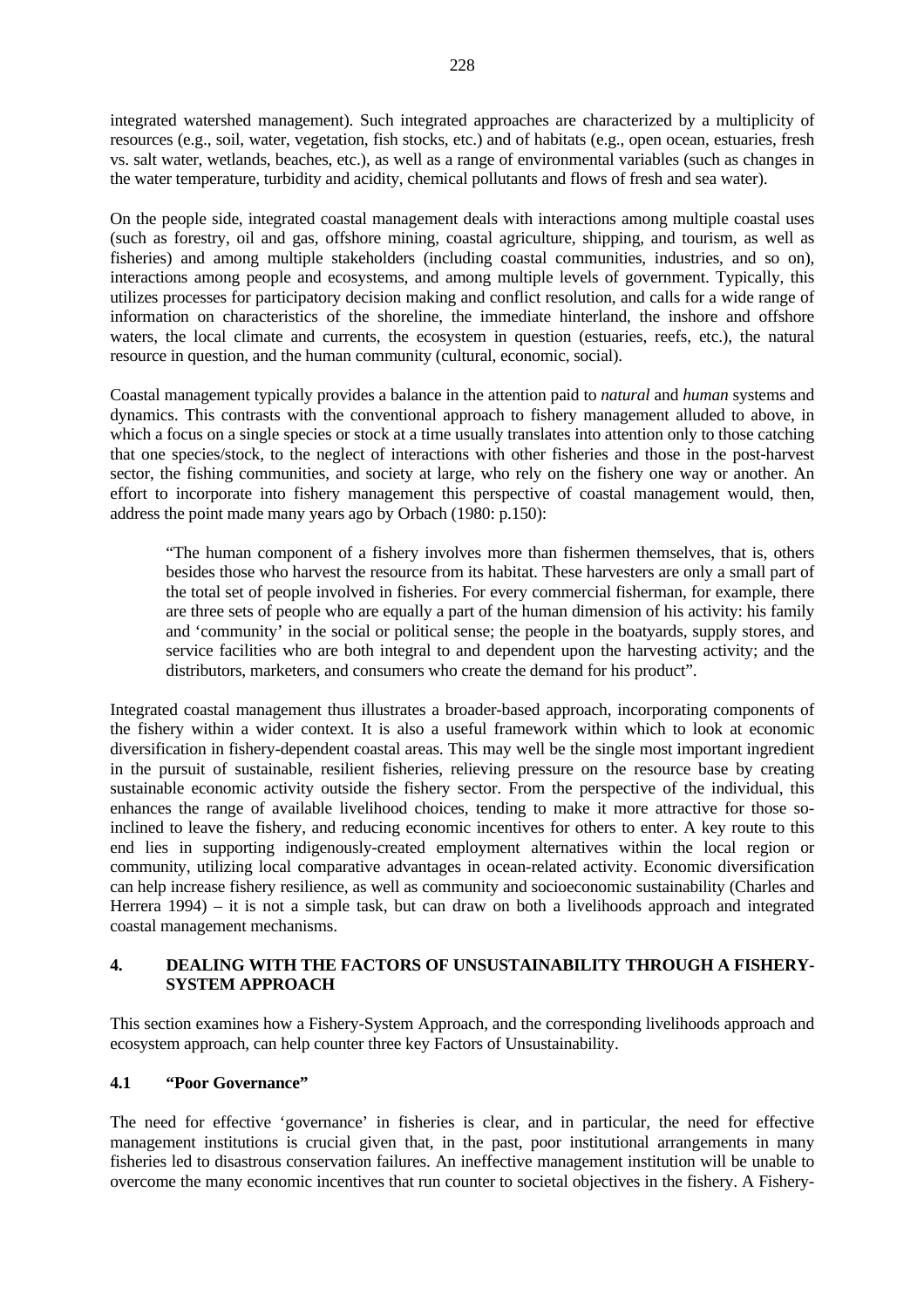System Approach, and its component livelihoods approach, provide a wider framework to explore governance options. In particular, once fishing households and communities are included in discussions of fishery management, attention is naturally drawn to the potential for community-based management.

In fisheries, community-based management is rooted in the idea that fishers and other residents of coastal communities, living closest geographically to the resources of the sea, should have a large degree of responsibility for and control over managing those resources. It implies participation in decisionmaking on a range of aspects of marine stewardship and fishery management (see, e.g., Charles 2001; Pinkerton 1999; Wiber *et al.* 2004). Community-based management is particularly compatible with a livelihoods approach, in that the geographically-based emphasis allows for inclusion of multiple sources of livelihood, within and beyond the fishery. Essentially a form of co-management, community-based management is most appropriate when the fishery interacts broadly with a community in a particular location, and deals with a multiplicity of societal objectives. The idea, then, is to devolve management authority in part to the local level, held within a suitable management body of resource users, organizations and community representatives.

While on the one hand, such an arrangement is conducive to incorporating livelihood considerations into fishery management, on the other hand, community-based management would itself be aided by adoption of a Fishery-System Approach, since the latter (1) has widespread participation in the local management process, and (2) looks beyond the fishery, to provide knowledge of and connections with non-fishery marine resource users and institutions in the communities involved.

# **4.2 "Absence of Secure Rights"**

Whenever a fishery is managed by restricting who can have access to the fishery, how much fishing activity (fishing effort) individual participants are allowed, or how much catch each can take, those with such entitlements are said to hold use rights – 'the rights to use', as recognized or assigned by the relevant management authority. There is a considerable literature emphasizing the problems that arise in the absence of secure use rights in fisheries. I have written elsewhere (Charles 2001, 2002a) on the importance of both use rights and management rights – the rights to be involved in decision making about fishery management. Crucial as well is the recognition that the need for clear rights must be accompanied by an equal emphasis on responsibilities, as reflected in the FAO Code of Conduct for Responsible Fishing.

A Fishery-System Approach does not resolve the absence of clearly-defined and secure rights, but it does provide a suitably broad framework within which to assess fishery rights. This is important because there are no simple 'cook-book' formulas for determining suitable rights, and great harm can come from an inappropriate rights system. It is crucial to assess whether suitable use rights already exist in a given fishery, and if not (or if current rights are ineffective), to exercise great care in developing an appropriate rights system. Perhaps the key requirement, prior to implementing a rights system, is to know what fishery objectives are being pursued. For example, rights are often advocated as a means to reduce fishery over-capacity, but the introduction of rights linked to capacity reduction is rarely if ever carried out systematically, with the aim of moving toward a specified desired fishery configuration. Such an overly-narrow approach, one that ignores the full extent of the fishery system, can be harmful to one or more components of sustainability and resilience (Charles 2001).

# **4.3 "Unbalanced Treatment of the Four Components of Sustainability"**

This Factor of Unsustainability is particularly well addressed by a Fishery-System Approach, since this approach is inherently so broad as to make it impossible to pursue a narrow view of sustainability. As stated in reports of previous workshops on Factors of Unsustainability, "the modern concept of sustainability" includes ecological, social, economic and institutional components (see also Charles 1994, 2001). This reflects an evolution from an original preoccupation with 'sustainable yield' to a multi-dimensional perspective based on maintaining or enhancing multiple 'sustainability components'. This is compatible with both the ecosystem approach, which looks broadly at ecological matters and thus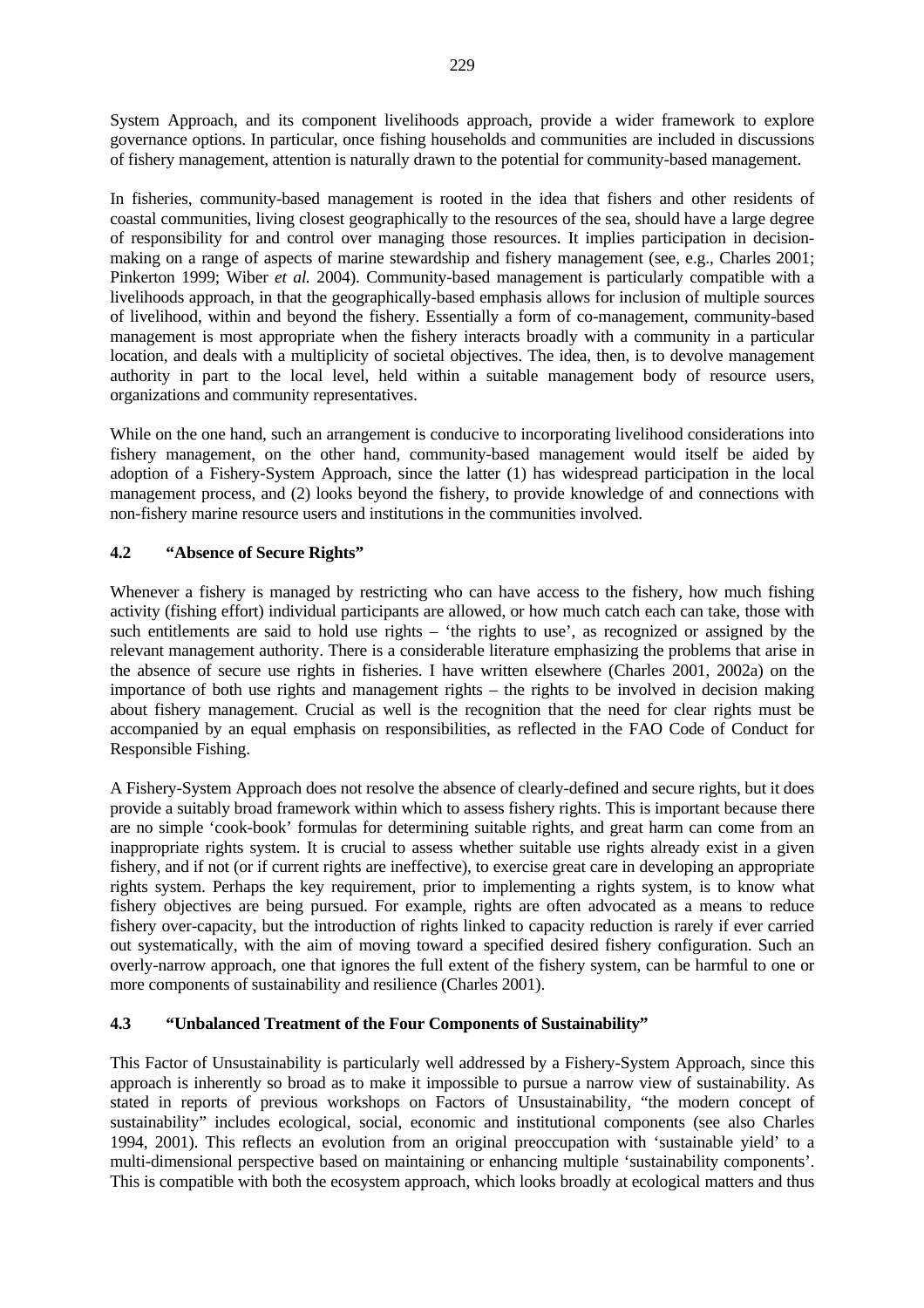at ecological sustainability, and the livelihoods approach, which incorporates individuals, households and communities – and thus addresses socioeconomic and community sustainability. It is important as well to recognize a need for management to work simultaneously toward both sustainability and *resilience* in the fishery system. The concept of resilience (Holling 1973) refers to the capability of ecosystems, human systems (such as fishing communities) and management systems to absorb unexpected shocks and perturbations without collapsing, self-destructing or otherwise entering an intrinsically undesirable state (Berkes and Folke 1998). In a fishery, then, we can envision resilient management institutions, resilient fishing communities, a resilient economic structure in the fishery, and a resilient ecosystem in which the fish live. In other words, resilience relates to the entire fishery system and beyond the fishery as well, with resilience-enhancing strategies best considered within a Fishery-System Approach.

In exploring fishery policy and management measures that will move us in the right direction, toward a balanced treatment of sustainability and resilience, it seems crucial to overcome two fundamental problems that have become ingrained in many fishery management systems (Charles 2001, 2004):

- *The Illusion of Certainty.* Despite the pervasive and well-documented uncertainties inherent in fisheries, some management systems tend to downplay major elements of uncertainty, so that far from recognizing and working within the bounds of this uncertainty, management approaches may create an 'illusion of certainty' (e.g., applying management tools highly sensitive to uncertainty) that leads to the opposite result.
- *The Fallacy of Controllability*. The fishery is a good example of a system that can be only partially, and imperfectly, controlled. This reality is unfortunately far from universally recognized. Instead, we often see in the fishery a fallacy of controllability, reflecting a sense that more can be known, and more controlled, in fisheries than can be realistically expected.

Dealing with these challenges requires a recognition that complexities and uncertainties inherent in fishery systems make it risky to rely on management methods that are sensitive to highly uncertain variables or which depend on high levels of controllability. The change in fishery management and policy this implies is one I have characterized as a shift toward *robust management* (Charles 2001, 2002b, 2004) – management designed to achieve reasonable success in meeting societal objectives, even if (a) we have an imperfect knowledge of the fishery (notably the status of the resources), its environment and the processes of change over time, and/or (b) the actual capability to control fishing activity, notably given unexpected changes in nature's course, is highly imperfect. As with 'sustainability' or 'resilience', robust management is not a simple goal to achieve, but rather one to strive for – in other words, we should aim for more sustainability and resilience in fisheries, and simultaneously seek out more robust approaches in fishery management.

# **5. CONCLUSIONS: IMPLEMENTING A NEW APPROACH**

How are we to deal with the Factors of Unsustainability in fisheries? There are, of course, important actions that can be taken to address specific concerns internal to the fishery. This paper, however, has argued that in addition, it is crucial to deal with the 'bigger picture':

> *We will never achieve fishery sustainability if we restrict attention solely to what goes on within the fishery.*

This is apparent from the fact that three of the six original Factors of Unsustainability identified in Gréboval (2002) go beyond the fishery *per se*, i.e. (a) poverty and lack of alternatives, (b) high demand for limited resources, and (c) interactions of the fishery sector with other sectors. Indeed, it can be argued that a failure to take a broad enough perspective on fishery problems – i.e., *"An overly narrow approach to fishery problems"* – is itself a significant Factor of Unsustainability in fisheries.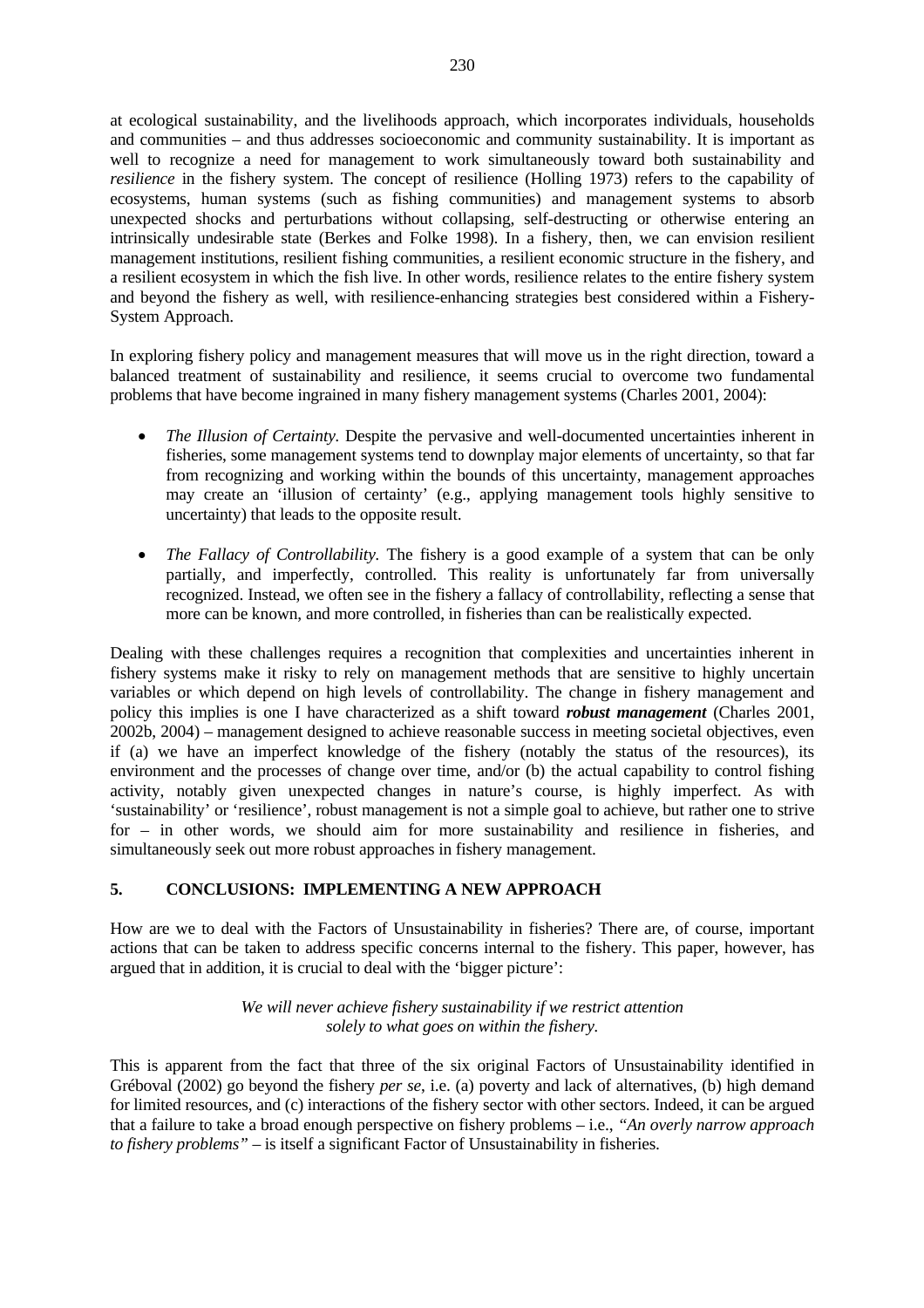A Fishery-System Approach has been outlined here as a mechanism to adopt a 'bigger picture' in understanding and managing fisheries, one that looks beyond conventional 'fish and fleet' thinking. This builds on and incorporates the Eco-System Approach ('ecosystem-based management') and adds a parallel on the human side of the fishery, the Livelihoods Approach. The first of these looks at target fish species and fishing activity within the context of the ecosystem, and in an equivalent manner, the Livelihoods Approach looks at human elements in the fishery within a larger context of households, communities and the socioeconomic environment. Overall, then, a Fishery-System Approach allows us to encompass relevant factors affecting and interacting with fishery management from across the fishery system and beyond.

As described earlier, a concrete example of this arises with respect to marine protected areas. MPA development and implementation certainly requires an ecosystem approach, but it also requires an understanding of the 'big picture' from the human side – relating to non-fishery marine uses, distributional impacts of MPAs among households and coastal communities, approaches to integrated management, conflict resolution, and more. In other words, a Fishery-System Approach is needed. This paper also explored the potential of a Fishery-System Approach to contribute to ameliorating three of the identified Factors of Unsustainability in fisheries – poor governance, absence of secure rights, and unbalanced treatment of the four components of sustainability.

The need to look at fisheries as systems has been advocated for years, but how can a 'big picture' Fishery-System Approach be implemented in practice? First, it can build on the momentum toward the Eco-system Approach in fishery and ocean management, essentially expanding 'ecosystem-based' thinking into 'fishery system based' thinking. At the same time, a Fishery-System Approach can draw lessons from Integrated Coastal Management (and watershed management) in terms of understanding human-environment interactions, institutional linkages, multi-use conflicts, multi-stakeholder governance structures and the like. Thus implementation of a Fishery-System Approach might take place by linking 'back' to the widely-supported Eco-system Approach and 'forward' to the similarly wellaccepted approach of Integrated Management.

Comprehensive adoption of a Fishery-System Approach will, on the one hand, ensure that we take into account impacts of the broader fishery and coastal system on fishery management, and at the same time, ensure that the broader consequences of management actions are assessed. While clearly there is no single solution to overcome all the Factors of Unsustainability, a Fishery-System Approach may well be an important mechanism to move in the direction of improved fishery sustainability and resilience.

### **ACKNOWLEDGEMENTS**

I am grateful to colleagues in the FAO 'Factors of Unsustainability' workshops for useful comments on an earlier version of this paper, to fishery and coastal community colleagues across the Canadian Maritimes for their ideas, inspiration and support, and to the Social Science and Humanities Research Council of Canada, the Natural Sciences and Engineering Research Council of Canada, and the Pew Fellows Program in Marine Conservation for financial support.

### **REFERENCES**

- Allison, E.H. & Ellis, F. (2001). The livelihoods approach and management of small-scale fisheries. *Marine Policy* 25: pp. 377–388.
- Berkes, F. & Folke, C. (1998). *Linking Social and Ecological Systems: Management Practices and Social Mechanisms for Building Resilience*. 459 p. Cambridge, U.K.: Cambridge University Press.
- Charles, A.T. (1994). Towards sustainability: The fishery experience. *Ecological Economics*, 11, pp. 201–11.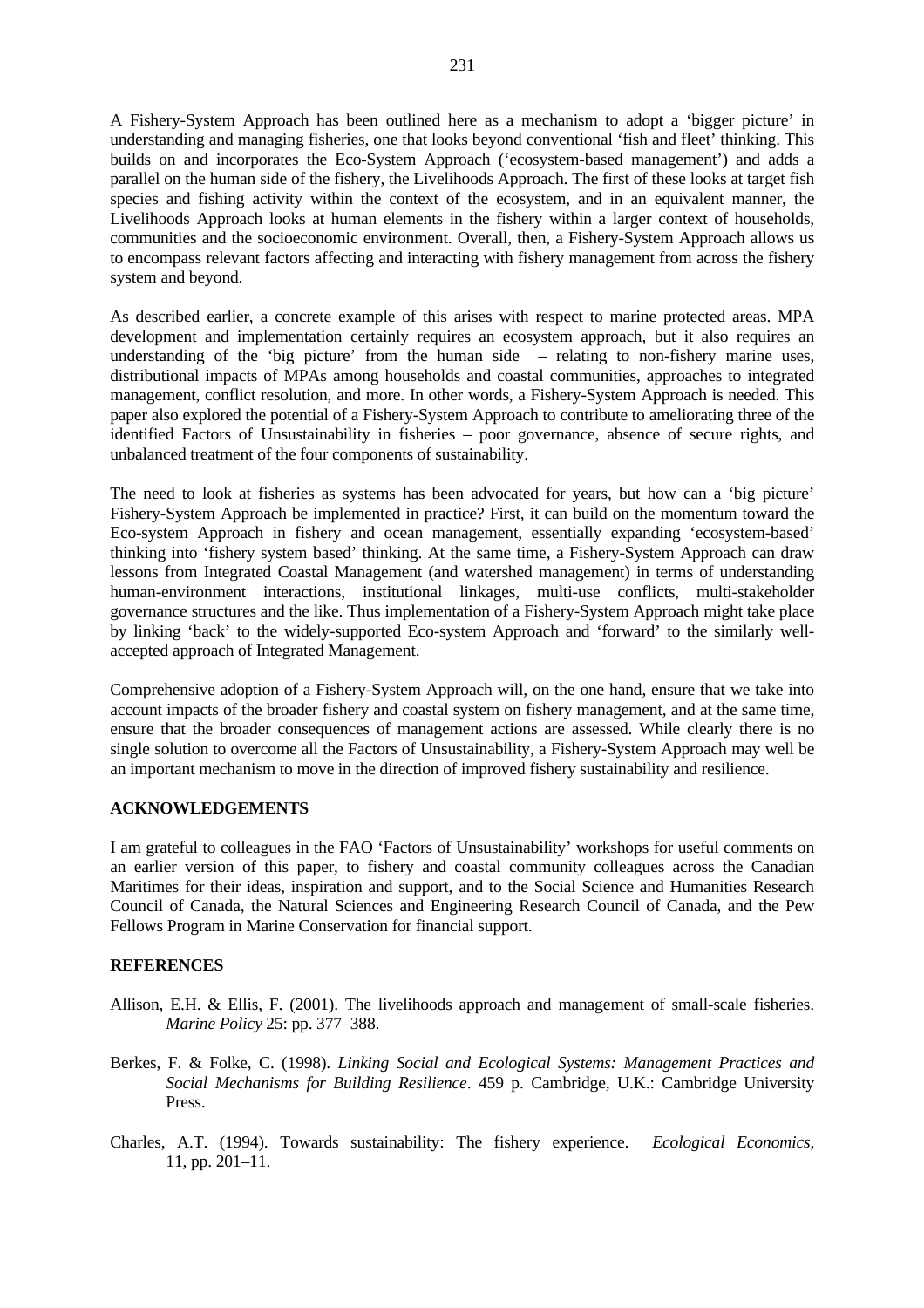Charles, A.T. (2001). *Sustainable Fishery Systems*, 370 p. Oxford U.K.: Blackwell Science.

- Charles, A.T. (2002a). Use rights and responsible fisheries: Limiting access and harvesting through rights-based management. In: *A Fishery Manager's Guidebook. Management Measures and their Application*. (K. Cochrane, editor) *FAO Fisheries Technical Pape*r, No. 424. Rome, FAO. 231p.
- Charles, A.T. (2002b). The precautionary approach and 'burden of proof' challenges in fishery management. *Bulletin of Marine Science* 70(2): pp. 683–694.
- Charles, A.T. (2004). Sustainability and resilience in natural resource systems: Policy directions and management institutions. *Encyclopaedia of Life Support Systems*. UNESCO. Paris, France.
- Charles, A.T. & Herrera, H. (1994). Development and diversification: Sustainability strategies for a Costa Rican fishing cooperative. In: *Proceedings of the 6th Conference of the International Institute for Fisheries Economics and Trade* (M. Antona, J. Catanzano, & J.G. Sutinen, editors), pp.1315–1324. IIFET/ORSTOM, Paris, France.
- Ellis, F. *Rural Livelihoods and Diversity in Developing Countries*. Oxford University Press. Oxford, U.K.
- FAO (1984). *Report of the FAO World Conference on Fisheries Management and Development*. Rome, FAO.
- FAO (2003). The ecosystem approach to marine capture fisheries. *FAO Technical Guidelines for Responsible Fisheries* No. 4 (Supplement 2). Rome, FAO. 112p.
- Garcia, S.M.; Zerbi, A.; Aliaume, C.; Do Chi, T. & Lasserre, G. (2003). The ecosystem approach to fisheries. Issues, terminology, principles, institutional foundations, implementation and outlook. *FAO Fisheries Technical Paper* No. 443. Rome, FAO. 71p.
- Greboval, D. (2002). Report and documentation of the International Workshop on Factors Contributing to Unsustainability and Overexploitation in Fisheries. Bangkok, Thailand, 4–8 February 2002. *FAO Fisheries Report*. No. 672. Rome, FAO.173p.
- Holling, C.S. (1973). Resilience and stability of ecological systems. *Annual Review of Ecology and Systematics* 4: pp. 1–23.
- Kay, J.J. & Schneider, e. (1994). Embracing complexity: The challenge of the ecosystem concept. *Alternatives* 20: pp. 32–39.
- Larkin, P.A. (1996). Concepts and issues in marine ecosystem management. *Reviews in Fish Biology and Fisheries* 6: pp. 139–164.
- Nadel-Klein, J. & Davis, D.L. (1988). *To Work and To Weep: Women in Fishing Economies*. Social and Economic Papers No. 18. Institute of Social and Economic Research, Memorial University of Newfoundland, St. John's, Canada.
- Orbach, M.K. (1980). The human dimension. In: *Fisheries Management* (R.T. Lackey & L.A. Nielsen, editors), pp. 149–63. John Wiley & Sons, New York, U.S.A.
- Panayotou, T. (1980). Economic conditions and prospects of small-scale fishermen in Thailand. *Marine Policy* 4: pp. 142–146.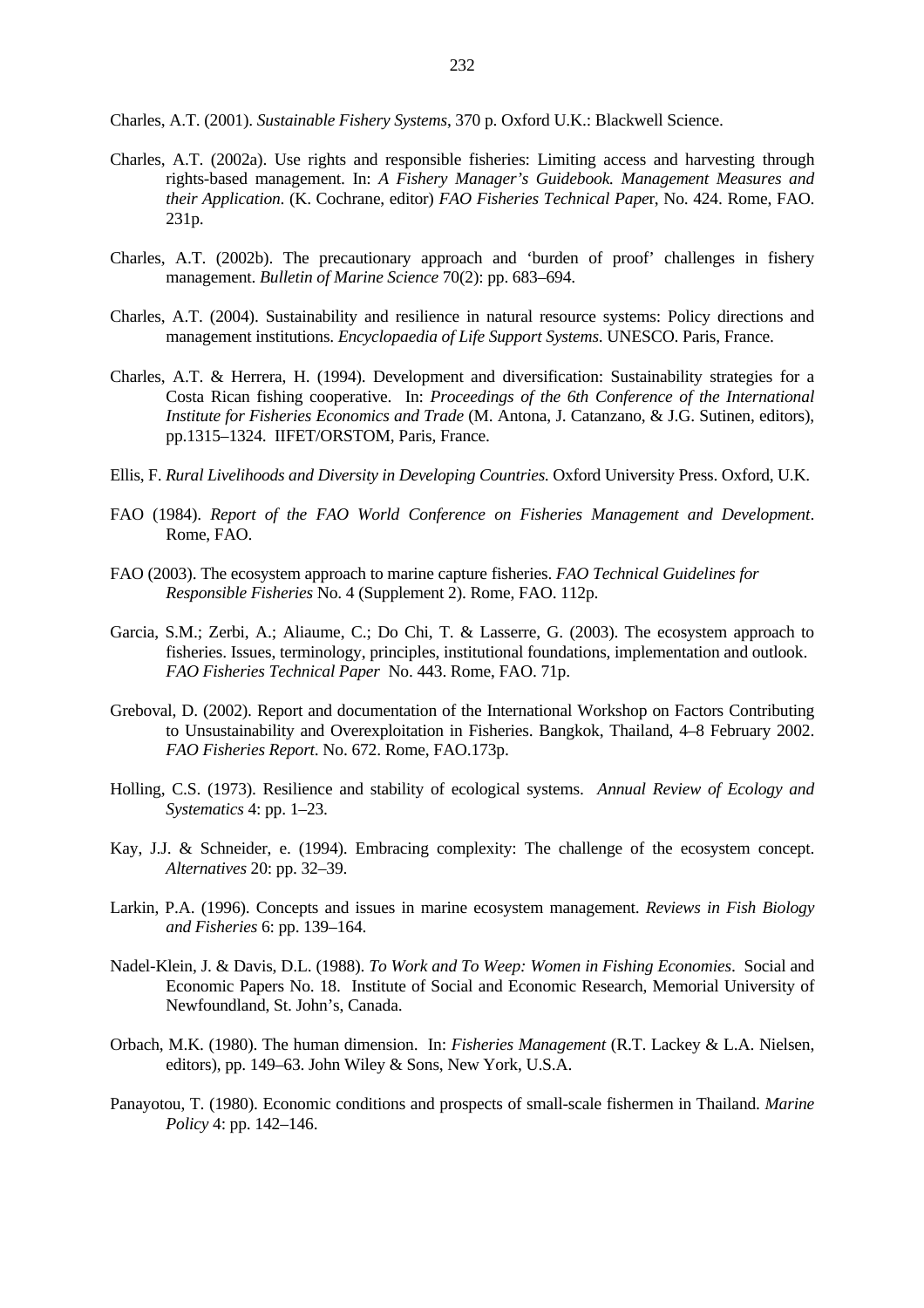- Pinkerton, E. (1999). Directions, principles, and practices in the shared governance of Canadian marine fisheries. In: *Fishing Places, Fishing People: Traditions and Issues in Small-Scale Fisheries.* (D. Newell & R. Ommer, editors), pp. 340–354. University of Toronto Press, Toronto, Canada.
- Ruddle, K. (1994). Local knowledge in the folk management of fisheries and coastal marine environments. In: *Folk Management in the World's Fisheries: Lessons for Modern Fisheries Management* (C.L. Dyer & J.R. McGoodwin, editors), p.161–206. University Press of Colorado. Niwot, U.S.A.
- Smith, I.R. (1981). Improving fishing incomes when resources are overfished. *Marine Policy* 5: pp. 17–22.
- Wiber, M.; Berkes, F.; Charles, A. & Kearney, J. (2004). Participatory research supporting communitybased fishery management. *Marine Policy* 28: pp. 459-468.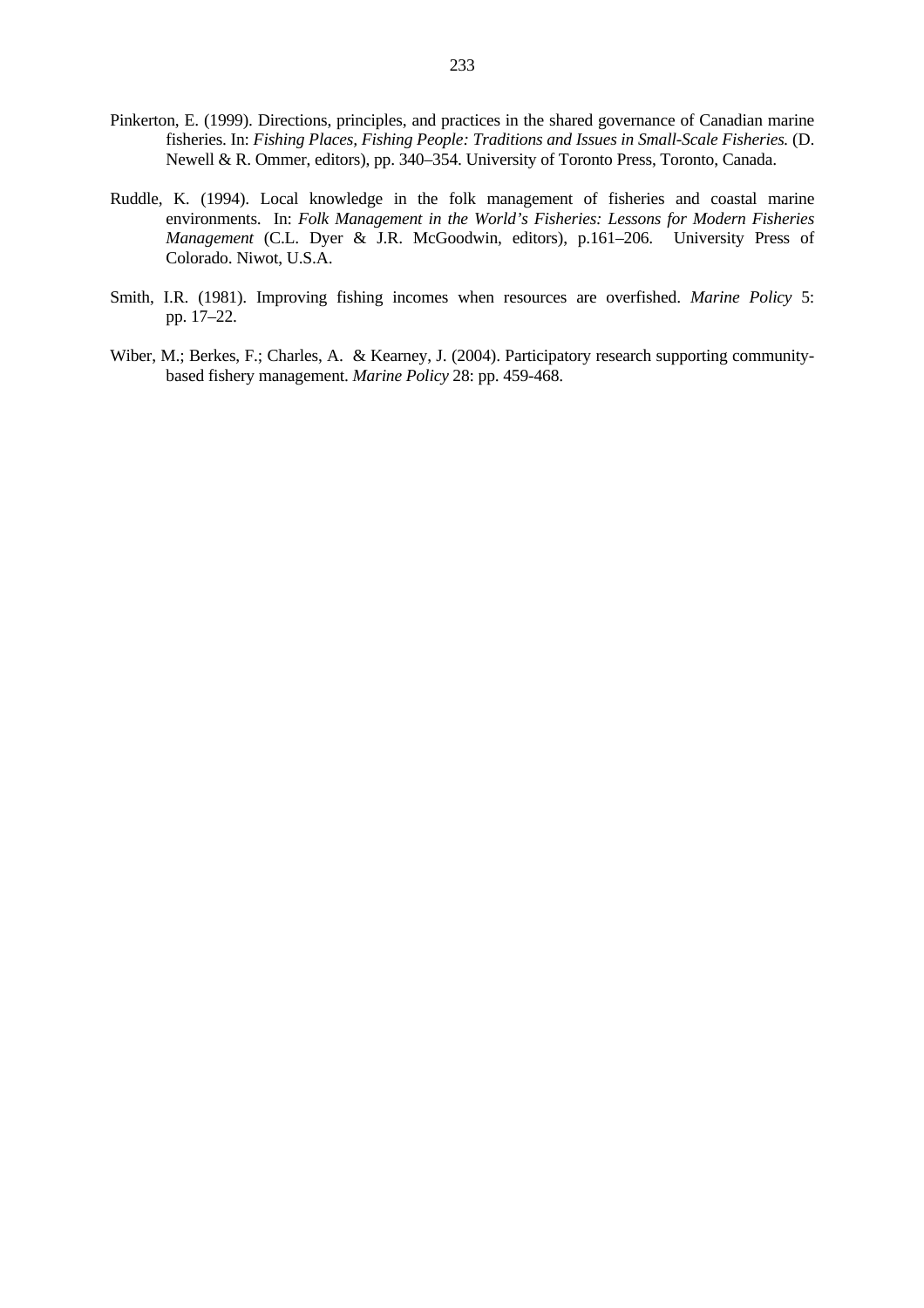**ISSN 0429-9337**

FAO/JAPAN GOVERNMENT COOPERATIVE PROGRAMME GCP/INT/788/JPN

# **OVERCOMING FACTORS OF UNSUSTAINABILITY AND OVEREXPLOITATION IN FISHERIES: SELECTED PAPERS ON ISSUES AND APPROACHES**

INTERNATIONAL WORKSHOP ON THE IMPLEMENTATION OF INTERNATIONAL FISHERIES INSTRUMENTS AND FACTORS OF UNSUSTAINABILITY AND OVEREXPLOITATION IN FISHERIES

Siem Reap, Cambodia, 13–16 September 2004